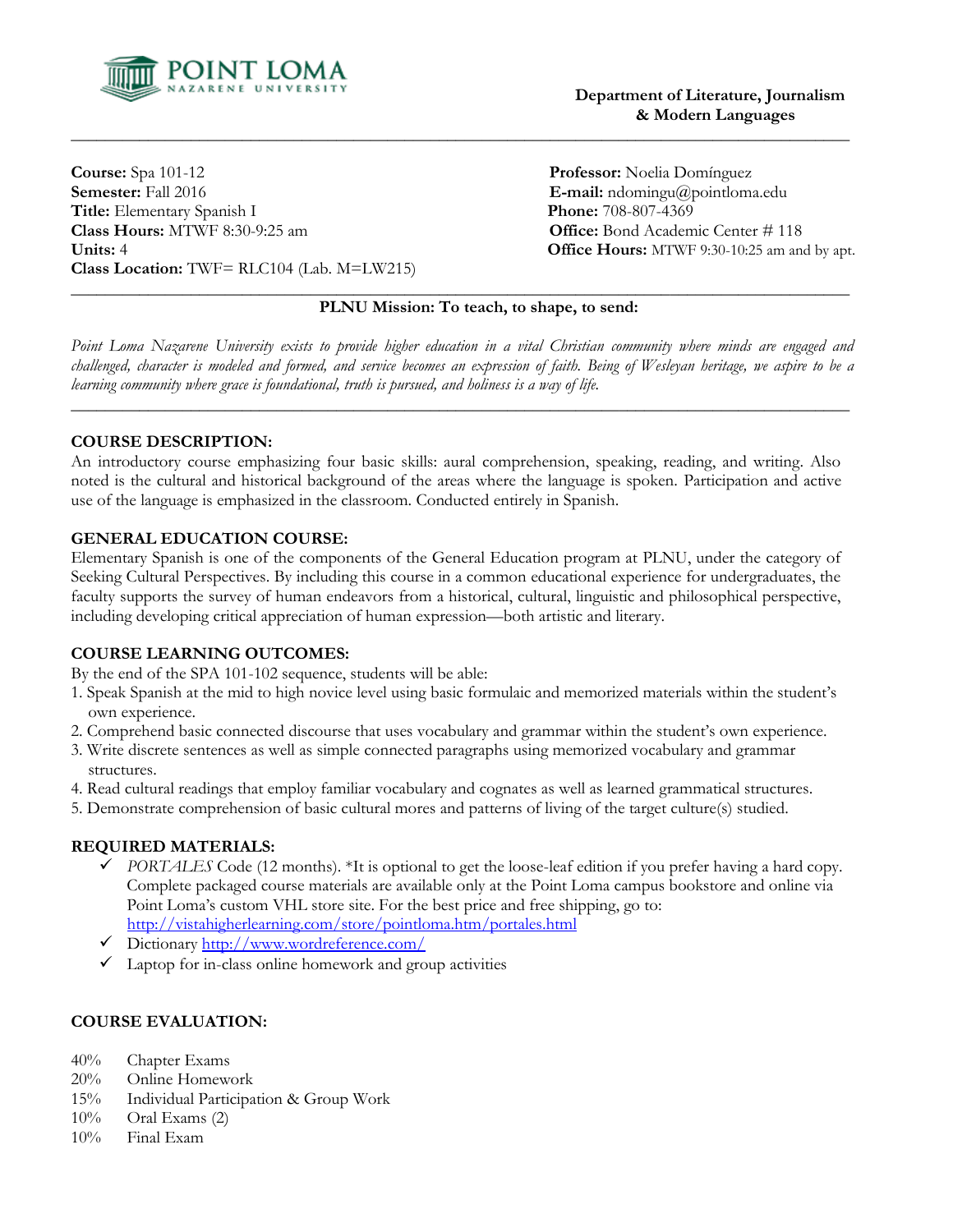## **A**=100-93; **A-** = 92-90; **B+**= 89-87; **B**= 86-83; **B-** =82-80; **C+**= 79-77; **C**=76-73; **C-** =72-70; **D+**= 69-67; **D**= 66-63; **D-** =62-60; **F**= 59-0

**Participation:** You are expected to actively speak in Spanish at all times; therefore, you will receive an individual grade based on the quality and quantity of your participation in Spanish (for individual, as well as small and large group activities in class). In order to earn participation points, you must be present in class; therefore, attendance and participation are inextricably linked. However, merely attending class does not guarantee a certain amount of participation points. Participation points cannot be made up; therefore it is to your best interest to attend class every day. Since the ultimate goal of this class is to help you communicate in the foreign language, actual communication in the classroom will be emphasized.

Participation will be evaluated according to the following criteria:

- A **participates every single time is requested** (in Spanish) in oral activities with enthusiasm and a positive attitude; **always volunteers** answers to activities that are reviewed in class; frequently asks questions that reflect preparation of material; cooperates in small groups and works actively to keep the group on task; makes a concerted effort to maintain conversation in Spanish.
- B **frequently participates** (in Spanish) in oral activities with enthusiasm and a positive attitude; **almost always volunteers** answers to activities that are reviewed in class; occasionally asks questions that reflect preparation of material; makes constructive contributions in small group work and assists in keeping the group on task; almost always speaks in Spanish.
- C **sometimes participates** (in Spanish) in oral activities with enthusiasm; **sometimes volunteers** answers to activities that are reviewed in class, reflecting inadequate at-home preparation; infrequently asks questions which reflect preparation of material; is often unfocused or does not contribute in small group work; attempts to speak in Spanish, but is limited by vocabulary and/or grammar and English.
- D/F lack of at-home preparation makes it difficult for student to participate in oral activities; rarely volunteers answers to activities that are reviewed in class; does not ask questions which reflect prior review of material; lapses into English frequently and does not stay focused on tasks in small groups.

Important information regarding attendance:

# **Course attendance policy:**

Regular and punctual attendance at all classes is considered essential to optimum academic achievement. If the student is absent from more than 10 percent of class meetings, the faculty member can file a written report which may result in de-enrollment. If the absences exceed 20 percent, the student may be de-enrolled without notice until the university drop date or, after that date, receive the appropriate grade for their work and participation. See Academic Policies in the Undergraduate Academic Catalog.

# **What constitutes an excusable absence?**

Excusable absences include: medical emergencies, illnesses, subpoenas, jury duty, military service, religious holidays, and participation in university sponsored events. Students must provide an official letter or note with contact information from the agency, organization, or institution involved. **Work, family vacations, planned trips or social events are not acceptable excuses.**

# **How tardiness affects student grades:**

Arriving late to class or leaving early disrupts the class and negatively impacts the learning experience. The student's participation grade will be lowered for tardiness. Students who arrive late to an exam will only be given the remaining exam time to complete the exam. No oral sections will be repeated due to tardiness. If the tardiness is the result of an excusable situation the student must see his/her instructor immediately after the exam.